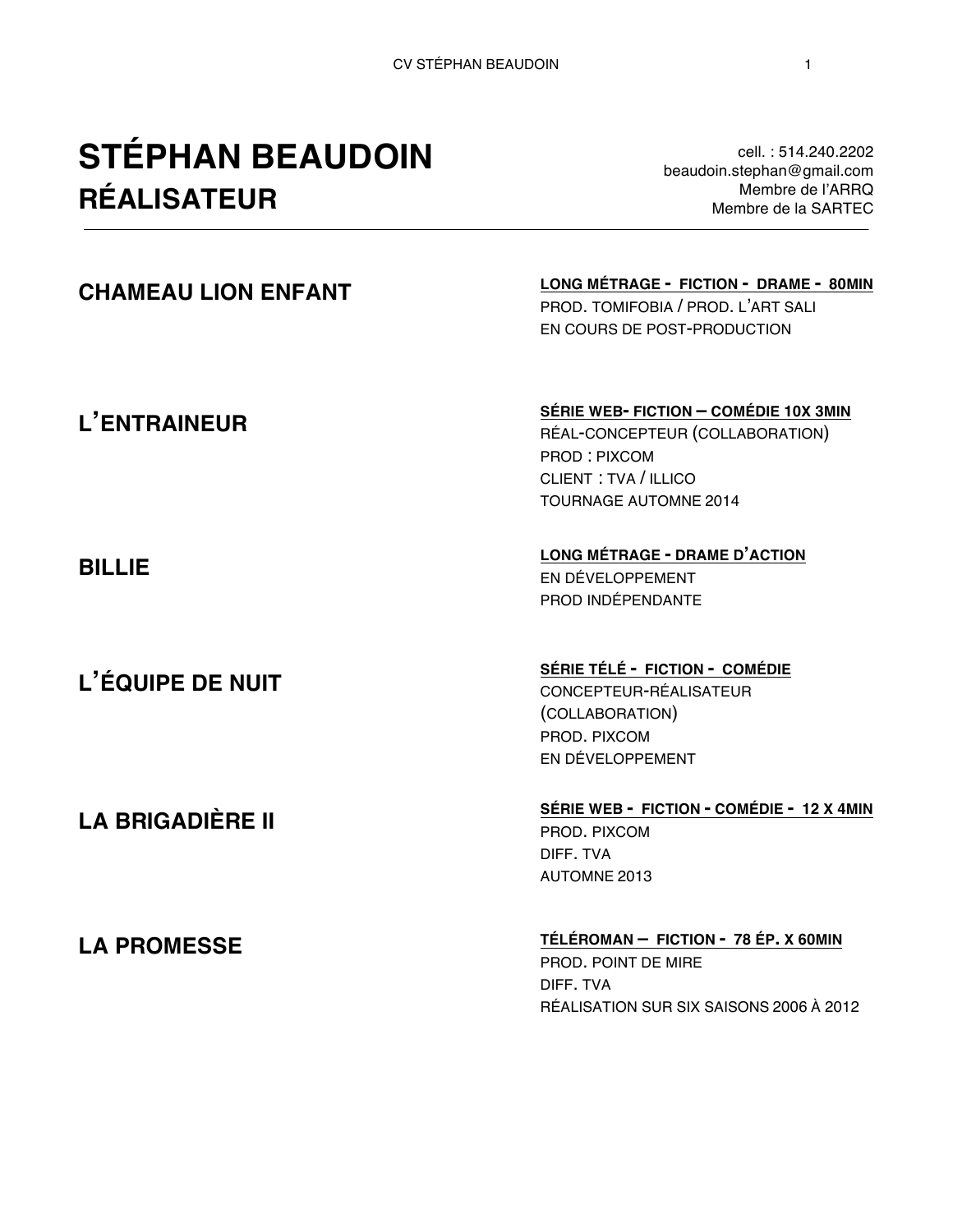## **CONSEIL DU TRÉSOR DE QUÉBEC**

**CAMPAGNE « CARRIÈRES »**

#### **BANQUE NATIONALE**

**CAMPAGNE D'ÉDUCATION FINANCIÈRE**

### **PING PONG STARS** WEB – 4 X 5MIN

#### **GREY MATTERS CAMPAGNE DE SENSIBILISATION**

#### **CGCOM REEL D'AGENCE <sup>1</sup> X 60SEC**

PROD. L'ART SALI CLIENT : CGCOM DIFF. CGCOM.COM ÉTÉ 2012

**WEB – 4 X 3MIN** PROD. L'ART SALI AGENCE : CGCOM CLIENT : GOUVERNEMENT DU QC DIFF. CARRIERES.GOUV.QC.CA PRINTRMPS 2012

#### **WEB – 14 X 2MIN** PROD. AVIVA COMMNICATION AGENCE : HUMAN EQUATION CLIENT : BANQUE NATIONALE DIFF. JECOMPRENDS.CA AUTOMNE 2011

PROD. TOXA AGENCE : TOXA CLIENT : URBANIA DIFF.URBANIA.CA/CANAUX/PINGPONGSTARS ÉTÉ-AUTOMNE 2009

**PUB TÉLÉ – 2 X 30SEC** PROD. 6IX DEGRÉS AGENCE : CGCOM CLIENT : THE NEURO / UNIVERSITÉ MCGILL PRINTRMPS 2009

**INITIATION COURT MÉTRAGE – HORREUR - 24MIN** PROD. INDÉPENDANTE DIFF. ARTV AUTOMNE 2008

**LA RENTRÉE TVA BANDES ANNONCES TÉLÉ – 4 X 30SEC** PROD. POINT DE MIRE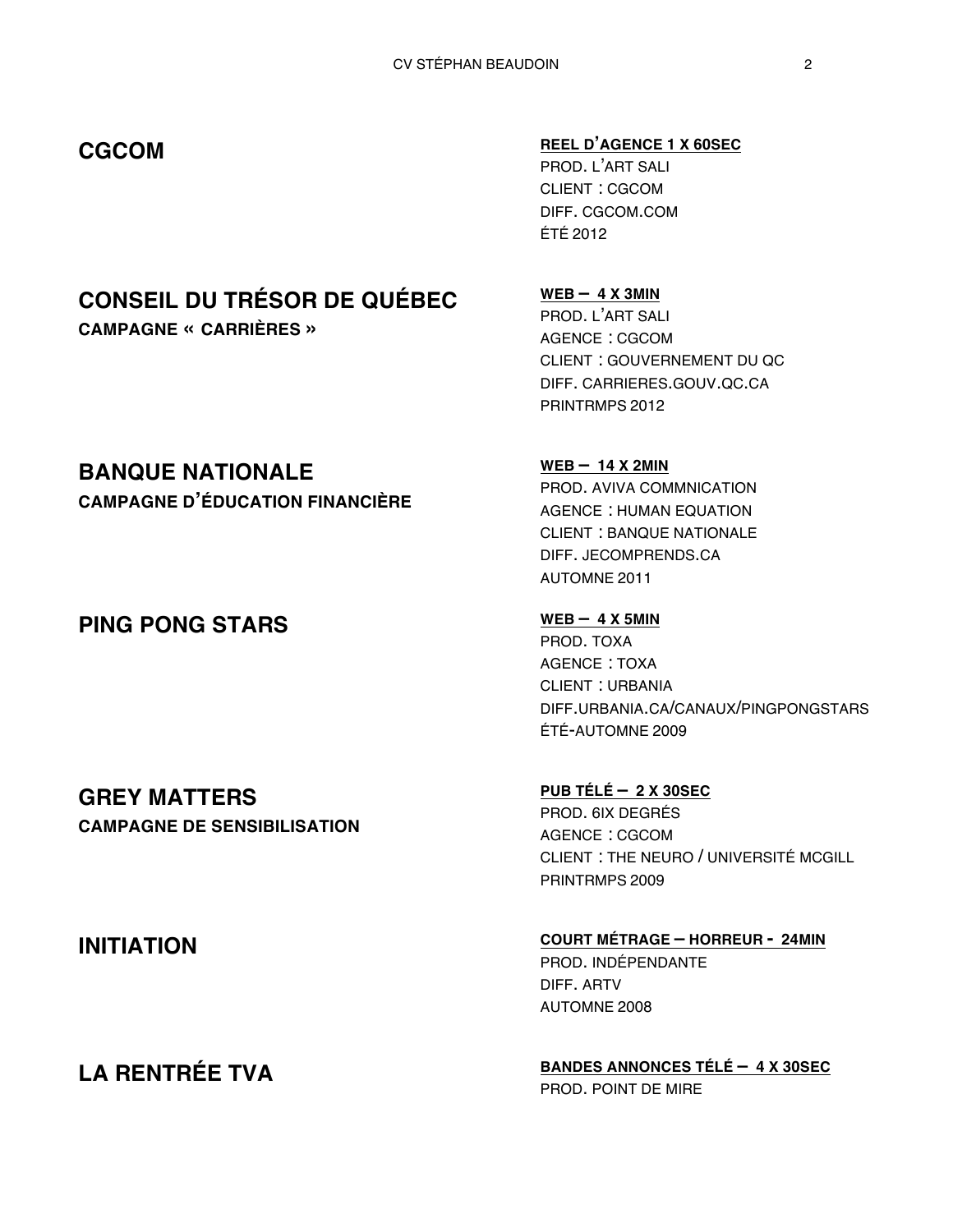|                       | <b>CLIENT: TVA</b><br>DIFF. TVA<br><b>AUTOMNE 2007</b>                                                                                                   |
|-----------------------|----------------------------------------------------------------------------------------------------------------------------------------------------------|
| <b>MAUDITE</b>        | PILOT TÉLÉSÉRIE - FICTION - 1 X 30MIN<br>PROD. INIS<br>PRINTRMPS 2005                                                                                    |
| <b>LE VRAI JÉSUS</b>  | PORTRAIT DOCUMENTAIRE - 1 X 13MIN<br>PROD. INIS / PROD. ESCAC (ESCOLA<br>SUPERIOR DE CINEMA I AUDIOVISUALS DE<br>CATALUNYA, BARCELONE)<br>PRINTEMPS 2005 |
| <b>LE TÉLÉJOURNAL</b> | REPORTAGES - 65 X 2MIN<br>PROD. RADIO-CANADA / RDI<br>DIFF. SRC / RDI<br>2004 - 2005                                                                     |
| <b>VITAVI</b>         | <b>COURT MÉTRAGE - FICTION - 7MIN</b><br>PROD. INDÉPENDANTE<br>DIFF. TÉLÉ-QUÉBEC                                                                         |

**JEUNESSE EXPLOITS MAGAZINE JEUNESSE – <sup>10</sup> X 30MIN** PROD. CANAL VOX DIFF. CANAL VOX SHERBROOKE 1999-2000

AUTOMNE 2002

### *AUTRES EXPÉRIENCES*

**L'INSTITUT NATIONAL DE L'IMAGE ET DU SON (INIS)**

**RÉSEAU DE L'INFORMATION (RDI) ASSISTANT RÉALISATEUR**

**CBC AFFILIATE PROGRAM RÉDACTEUR WEB BILINGUE**

**FORMATEUR** PROGRAMME TÉLÉ - RÉALISATION 2007 À AUJOURD'HUI

ÉMISSIONS D'INFORMATION VARIÉES 2003

SITES WEB CBC.CA / RADIO-CANADA.CA 2002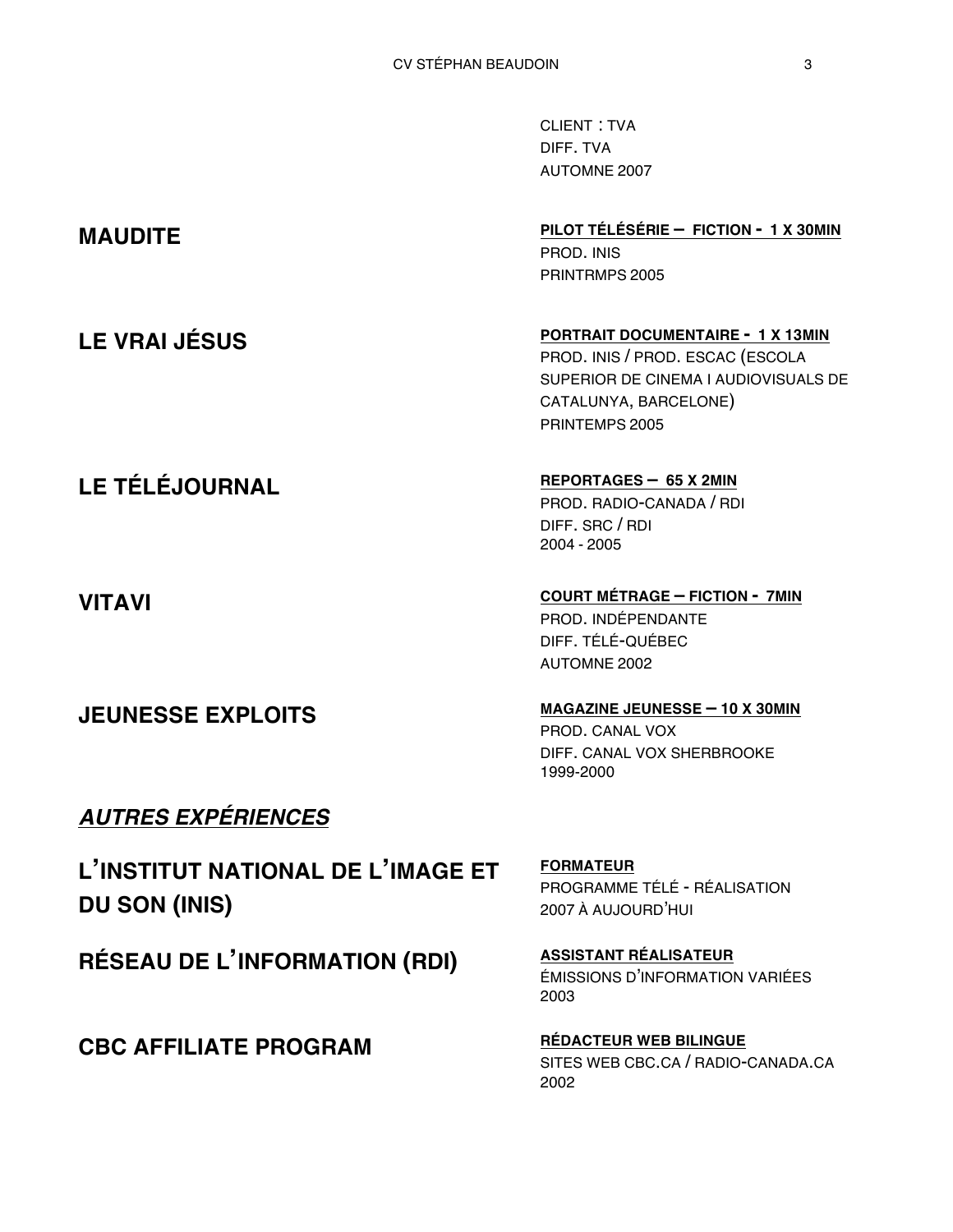### *SCOLARITÉ ET FORMATION*

**ESCOLA SUPERIOR DE CINEMA I AUDIOVISUALS DE CATALUNYA (ESCAC) BARCELONE, ESPAGNE**

**L'INSTITUT NATIONAL DE L'IMAGE ET DU SON (INIS) MONTRÉAL, QC**

**UNIVERSITÉ DE SHERBROOKE SHERBROOKE, QC**

**CHAMPLAIN COLLEGE**

**LENNOXVILLE, QC**

#### *MENTIONS, PRIX ET BOURSES*

GALA DES PRIX GÉMEAUX MOMINATION POUR MEILLEURE

**BACCALAURÉAT EN COMMUNICATIONS, RÉDACTION ET MULTIMÉDIA** 2000-2003

**DEC - BUSINESS ADMINISTRATION** 1998-2000

**RÉALISATION - LA PROMESSE ÉP.146** AUTOMNE 2011

**NOMINATION POUR MEILLEURE RÉALISATION - LA PROMESSE ÉP.52** AUTOMNE 2007

**GOLD MEDAL FOR BEST NATIONAL** 

GREY MATTERS AD CAMPAIGN

**COMMERCIAL SPOT**

WWW.CASE.ORG

ÉTÉ 2010

**CASE AWARD**

**COUNCIL FOR ADVANCEMENT AND SUPPORT OF EDUCATION ÉTATS-UNIS**

### **BOURSE ACTIONS-JEUNESSE DÉCERNÉ PAR RADIO-CANADA ET LES**

**CAISSES POPULAIRES DESJARDINS** PRINTEMPS 2005

**STAGE EN RÉALISATION DOCUMENTAIRE** PRINTEMPS 2005

**DIPLÔME EN RÉALISATION TÉLÉ** 2004